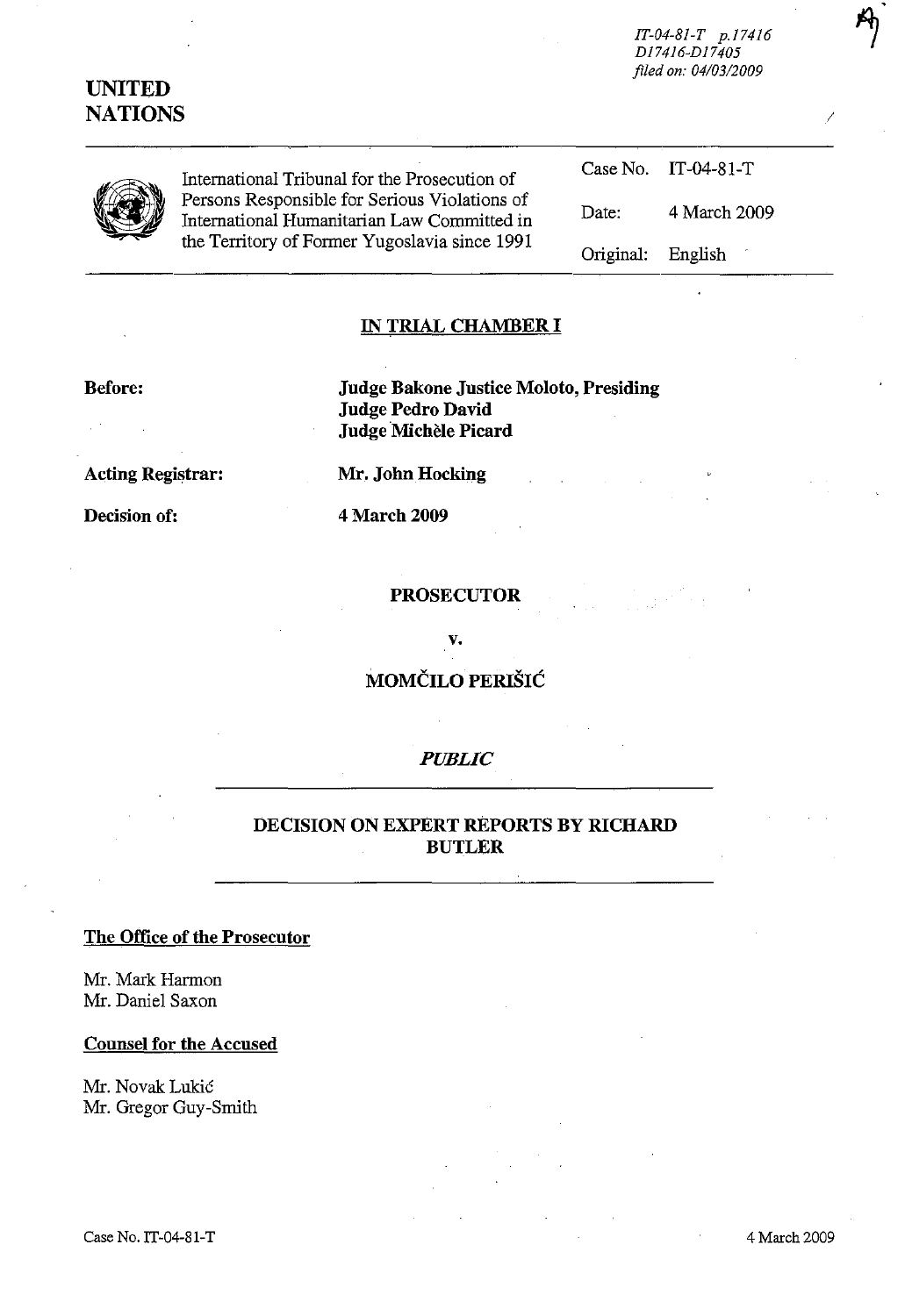**TRIAL CHAMBER I** ("Trial Chamber") of the International Tribunal for the Prosecution of Persons Responsible for Serious Violations of International Humanitarian Law Committed in the Territory of the fanner Yugoslavia since 1991 ("Tribunal") is seised of the Prosecution's "Submission of Expert Reports by Richard Butler with Annexes 1 Through 7", filed publicly on 17 February 2009 ("Submission") and hereby renders its Decision.

### **I. PROCEDURAL BACKGROUND AND SUBMISSIONS**

1. On 13 and 20 October 2006, the Prosecution disclosed five reports by Richard Butler to the Defence.<sup>1</sup> In its "Notice Pursuant to Rule 94 bis Concerning Prosecution Expert Richard Butler", filed publicly on 13 November 2006 ("Notice"), the Defence objected to all five reports. On 7 August 2007, the Prosecution disclosed an "analytical addendum" to one of the reports.<sup>2</sup> On 17 February 2009, the Prosecution submitted the following six reports authored by Richard Butler for admission into evidence:

- i. "VRS Corps Command Responsibility", dated 5 April 2000 ("First Report");
- ii. "Srebrenica Military Narrative Operation Krivaja 95", dated 15 May 2000 ("Second Report);
- iii. "Srebrenica Military Narrative (Revised) Operation Krivaja 95", dated I November 2002 ("Tbird Report");
- iv.· "Chapter 8 Analytical Addendum to Srebrenica Military Narrative", dated 8 September 2003 ("Fourth Report");
- v. "VRS Brigade Command Responsibility Report", dated 31 October 2002 ("Fifth Report"); and
- vi. "VRS Main Staff Command Responsibility Report", dated 9 June 2006 ("Sixth Report").<sup>3</sup>

2. In its Notice, the Defence contests the qualifications of the witness, declares that it wishes to cross-examine him and objects to the First, Second, Third, Fifth and Sixth Reports." No notice pursuant to Rule 94 *bis* of the Rules of Procedure and Evidence ("Rules") in respect of the Fourth Report has been filed.<sup>5</sup> Specifically, the Defence contends that "the basis for  $[Mr. Butler's]$ " 'expertise' concerning the [Army of the Republika Srpska ("VRS")] is entirely from his work for the [Office of the Prosecutor ("OTP")] and not from prior military service in the Yugoslav region".<sup>6</sup> Moreover, the Defence also objects to the form of the reports, notably by arguing that the reports

<sup>&</sup>lt;sup>1</sup> Submission, para. 1; Notice, p. 1.

**<sup>2</sup> Submission, para. 1.**

Submission, para. 1.

 $<sup>4</sup>$  Notice, p. 2.</sup>

<sup>&</sup>lt;sup>5</sup> See Submission, para. 2. As the Prosecution, the Trial Chamber has reviewed its records and those of the Registry and could not find any notice filed by the Defence with respect to the Fourth Report, which is the analytical addeudum that was disclosed after the other Reports.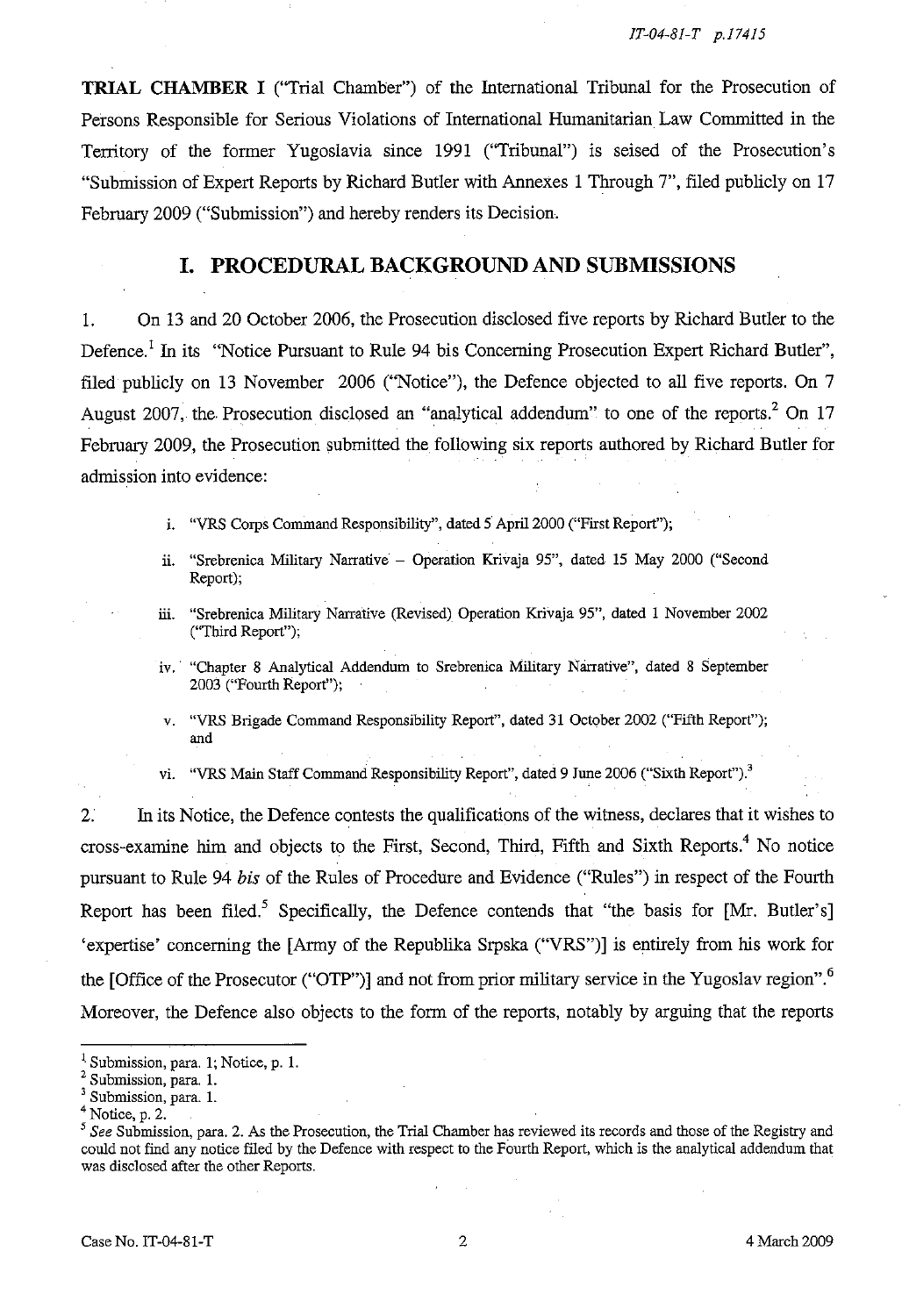are in large part a summarisation of documents that Mr. Butler has read during his employment with the OTP and also incorporate witness interviews and testimony.<sup>7</sup> Moreover, the Defence claims that they are drafted with only a percentage of facts footnoted with source materials.<sup>8</sup> As regards the Fifth and Sixth Reports, the Defence additionally submits that Mr Butler's conclusions and opinions "are mixed with the factual summerizations [sic] in a manner which makes it difficult, if not impossible, for the reader to know which are summarized facts and which are opinions".<sup>9</sup> Given this allegedly unclear distinction and that Mr. Butler's reports are based upon facts, which are not being independently admitted into evidence, the Defence contends that the reports are uureliable and that the Trial Chamber would not have the possibility to make its own assessment of reliability.<sup>10</sup>

3. Furthermore, the Defence submits that Mr. Butler is not sufficiently independent to present expert opinion testimony.<sup>11</sup> In particular, the Defence argues that Mr. Butler's "long-standing" employment with the OTP has tainted. his objectivity" and that his active participation in the investigation has led to his expert tasks being performed with a prosecutorial mandate.<sup>12</sup>

4. In its Submission, the Prosecution argues that "Mr. Butler is fully qualified to testify as an expert about these matters and each of his reports is relevant and probative to important issues at trial.<sup>113</sup> The Prosecution submits that Mr. Butler's "ample expertise in the field of military analysis" is demonstrated by his attached curriculum vitae ("CV") and that previous Trial Chambers have admitted into evidence his reports.<sup>14</sup> The Prosecution further submits that the reports are relevant and probative to the events that occurred in Srebrenica in July 1995, as charged in paragraphs 55 to  $62$  and counts nine to thirteen of the indictment.<sup>15</sup>

5. With respect to the Defence objection to the form of Mr. Butler's reports, the Prosecution responds that it is similar to other reports already admitted into evidence by this Trial Chamber – such as the expert report of Morten Torkildsen admitted as Exhibit P310.<sup>16</sup> According to the Prosecution, Mr. Butler used his expertise "to review documents and other evidence, select the most

<sup>15</sup> Submission, para. 2, referring to Prosecution Filing of Revised Second Amended Indictment with Annex A, 5 February 2008, Annex A ("Indictment"), paras 55-62.

<sup>16</sup> Submission, para. 4 and fn. 9.

 $<sup>6</sup>$  Notice, p. 2.</sup>

 $<sup>7</sup>$  Notice, pp 2-3, 7.</sup>

 $8$  Notice, p. 3.

 $<sup>9</sup>$  Notice, p. 3.</sup>

 $10$  Notice, pp 8-9.

 $\frac{11}{11}$  Notice, p. 4.

<sup>12</sup> Notice, pp 4-6, referring to *Prosecutor v. Milan Milutinovic et al.,* Case No. IT-05-87-T, Decision on Prosecution Request for Certification of Interlocutory Appeal of Decision on Admission of Witness Philip Coo's Expert Report, 30 August 2006, para. l.

Submission, para. 1.

<sup>&</sup>lt;sup>14</sup> Submission, para. 2.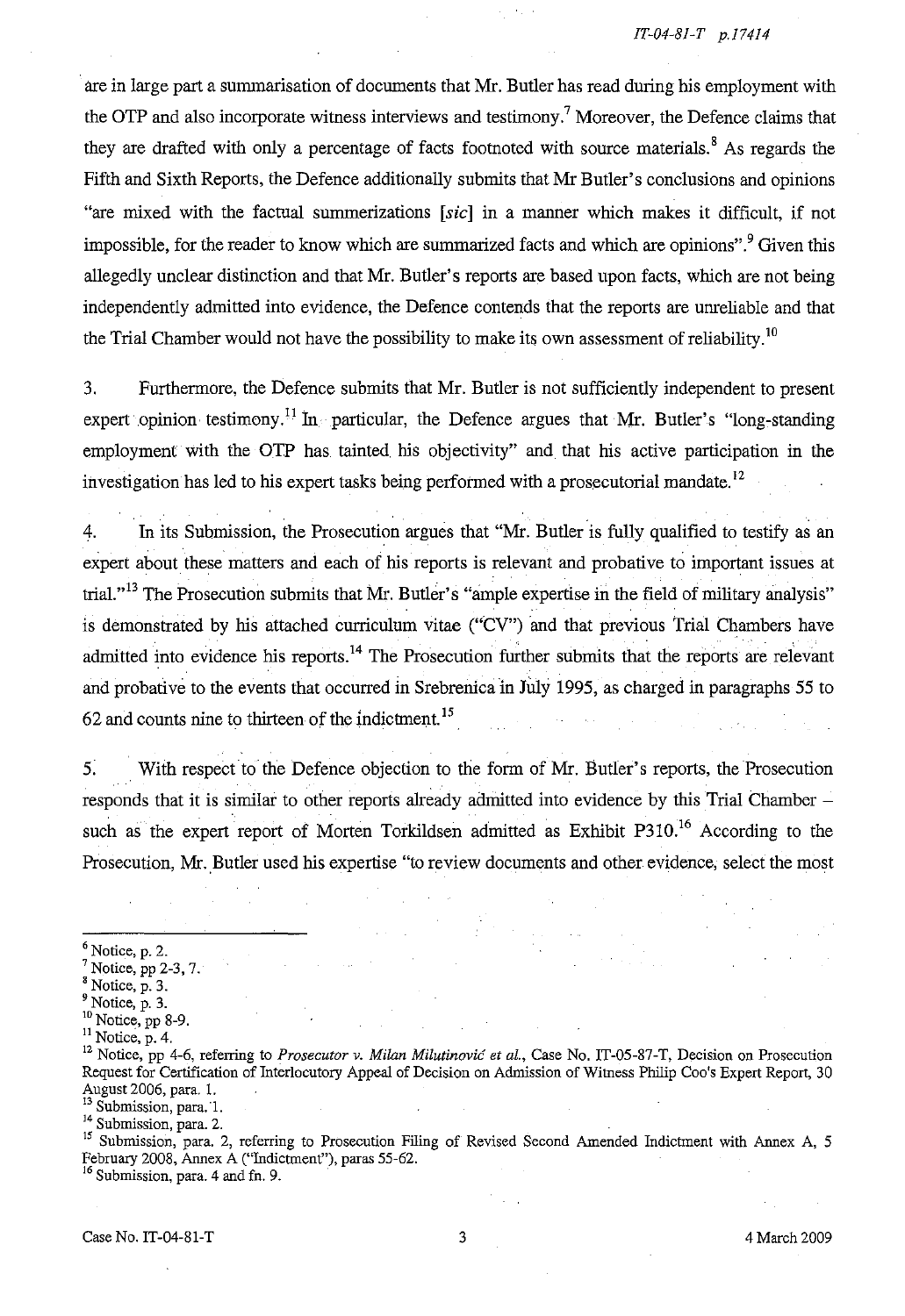relevant materials and draw appropriate conclusions".<sup>17</sup> In particular, the Prosecution disputes the Defence's view that the reports are mere summaries of evidence. On the contrary, the Prosecution submits that "Mr. Butler used objective professional criteria to select relevant documents and organize them so that they offer a comprehensive picture which will assist the Trial Chamber" and that the reports therefore "reflect much more than 'summaries' of the source materials".<sup>18</sup>

6. As to the Defence's challenge of Mr. Butler's qualifications as an expert, the Prosecution submits that his "qualifications as an expert in the field of military analysis are beyond dispute".<sup>19</sup> Concerning the Defence's contestation of Mr. Butler's independence, the Prosecution submits that questions about an expert's lack of independence are matters that do not affect the admissibility of his evidence, but rather go to the weight to be attached to it. Mr. Butler's previous employment with the OTP should therefore not result in the exclusion of his reports.<sup>20</sup>

## **II. APPLICABLE LAW**

7: Rule 94 *his* of the Rules reads as follows:

### **Rule** 94 *his* Testimony of Expert Witnesses

(A) The full statement and/or report of any expert witness to be called by a party shall be disclosed within the timelimit prescribed by the Trial Chamber or by the pre-trial Judge.

- (B) Within thirty days of disclosure of the statement and/or report of the expert witness, or such other time prescribed by the Trial Chamber or pre-trial Judge, the opposing party shaJlfile a notice indicating whether:
	- (i) it accepts the expert witness statement andlor report; or

(ii) it wishes to cross-examine the expert witness; and

- (iii) it challenges the qualifications of the witness as an expert or the relevance of ali or parts of the statement and/or report and, if so, which parts.
- (C) If the opposing party accepts the statement andlor report of the expert witness, the statement andlor report may be admitted into evidence by the Trial Chamber without calling the witness to testify in person.

8. The jurisprudence of the Tribunal has established a number of requirements which must be met before an expert statement or report is admissible in evidence. They include:

i) the proposed witness is classified as an expert;

ii) the expert statements or reports meet the minimum standard of reliability;

<sup>19</sup> Submission, para. 5.

<sup>20</sup> Submission, para. 6.

**<sup>17</sup> Submission, para. 4.**

<sup>&</sup>lt;sup>18</sup> Submission, para. 7.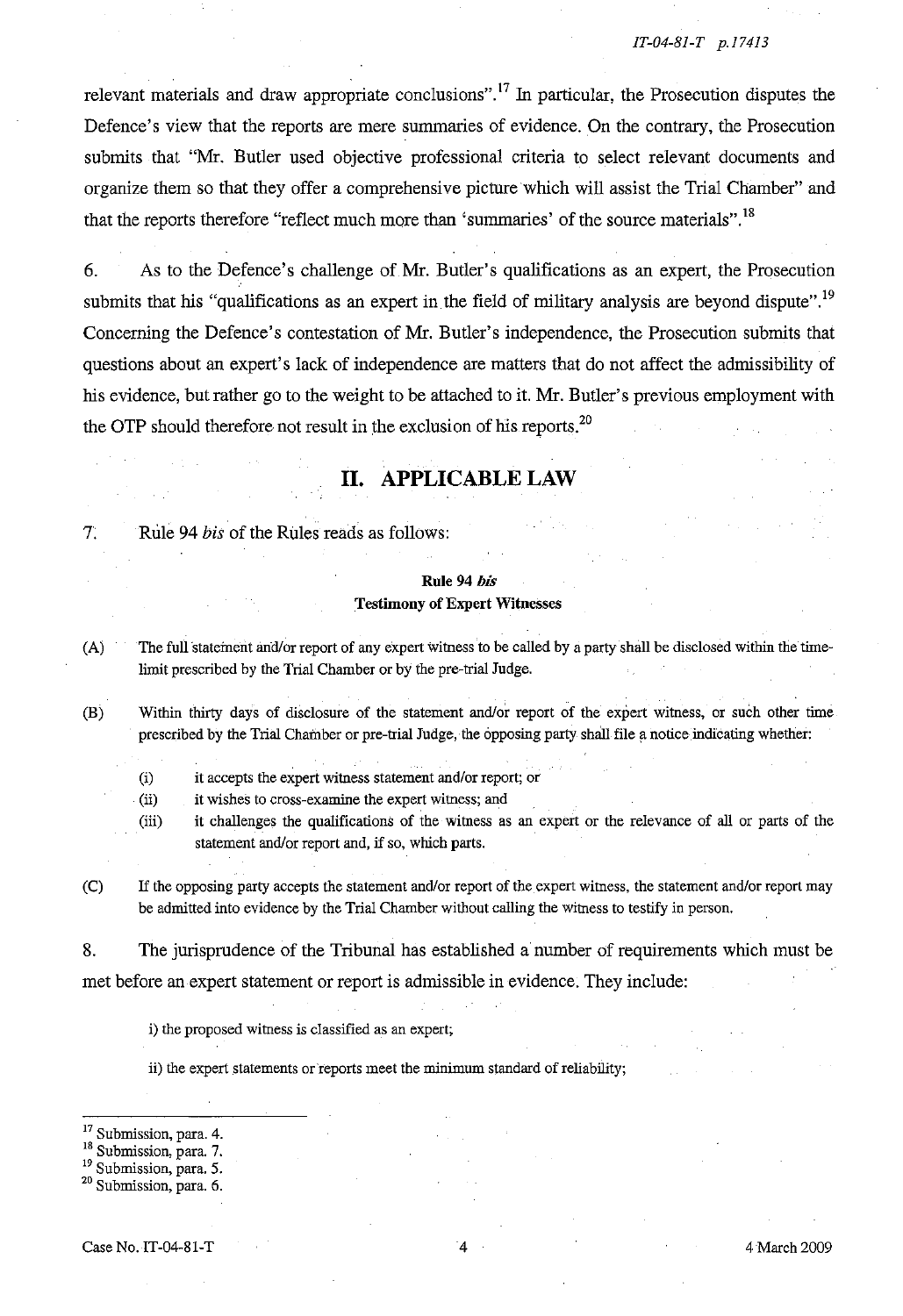iii) the expert statements or reports are relevant and of probative value; and

iv) the content of the expert statements or reports falls within the accepted expertise of the witness.<sup>21</sup>

9. The term "expert" has been defined by the jurisprudence of the Tribunal as "a person whom [sic] by virtue of some specialised knowledge, skill or training can assist the trier of fact to understand or determine an issue in dispute<sup> $22$ </sup>. In determining whether a particular witness meets these criteria, the Trial Chamber should take into account the witness's former and present positions and professional experience through reference to the witness's CV as well as the witness's scholarly articles, other publications or any other pertinent information about the witness.<sup>23</sup>

10. The content of the statement or report must fall within the expert witness's area of expertise.<sup>24</sup> This requirement ensures that the statements or reports of an expert witness will only be treated as expert evidence, insofar as they are based on the expert's specialised knowledge, skills or training. Statements that fall outside the area of expertise will be treated as personal opinions of the witness and will be weighted accordingly.<sup>25</sup> Generally, an expert witness should not offer his or her opinion on the criminal liability of the accused. This is a matter that falls within the competence of the Chamber.<sup>26</sup>

11. Experts may express their opimon within the confines of their expertise on the facts established in evidence if the opinion is relevant to the case. $27$ 

12. The evidence sought to be admitted into evidence pursuant to Rule 94 *bis* of the Rules must fulfil the general requirements of admissibility. The proposed evidence must therefore be relevant and have probative value, and the probative value must not be substantially outweighed by the need to ensure a fair trial.<sup>28</sup>

.<br>Listo in

 $\mathcal{L}_{\rm{max}}$  , and  $\mathcal{L}_{\rm{max}}$ 

 $\sim 10^{11}$  and  $\sim 10^{11}$  . We have a set of  $\sim 10^{11}$ 

Service State Control

anger and

<sup>21</sup> *Prosecutor v. Milan Lukic and Sredoje Lukic,* Case No. IT-98-32/l-T, Decision on Second Prosecution Motion for the Admission of Evidence Pursuant to Rnle 92 *bis* (Two Expert Witnesses), 23 July 2008, para. 15.

<sup>22</sup> *Prosecutor v. Stanislav Galic,* Case.No. IT-98-29-T, Decision Concerning the Expert Witnesses Ewa Tabeau and Richard Philipps, 3 July 2002, p. 2.

<sup>&</sup>lt;sup>23</sup> Prosecutor v. Vojislav Šešelj, Case No. IT-03-67-T, Decision on Expert Status of Reynaud Theunens, 12 February *2008 ("Se:fe/j* Decision"), para. 28, with further references; *Prosecutor v. Dragomir Milosevic,* Case No. IT-98-29/1-T, Decision on Defence Expert Witnesses, 21 August 2007, para. 6, with further references. .

<sup>24</sup> *Prosecutor v. Milan Martie,* Case No. IT-95-11-T, Decision on Defence's Submission of the Expert Report of Professor Smilja Avrarnov Pursuant to Rule 94 *bis,* 9 November 2006 *("Martie* Decision"), para. 12. Social Courty Decision 3, paramo, want rather references, a robection of Dragomer Milosevia<br>Decision on Defence Expert Witnesses, 21 August 2007, para. 6, with further references.<br><sup>24</sup> *Prosecutor v. Milan Martic*, Case No

**<sup>26</sup>** *Prosecutor* **v.** *Jovica Stanisic and Franko Simatovic,* **Case No ..IT-03-69-PT, Decision on Prosecution's Submission** of the Expert Report of Nena Tromp and Christian Nielsen pursuant to Rule 94 *bis,* 18 March 2008, para. 12.

<sup>27</sup> *Martie* Decision, para. 10.

<sup>&</sup>lt;sup>28</sup> Rule 89(C) and  $(D)$  of the Rules.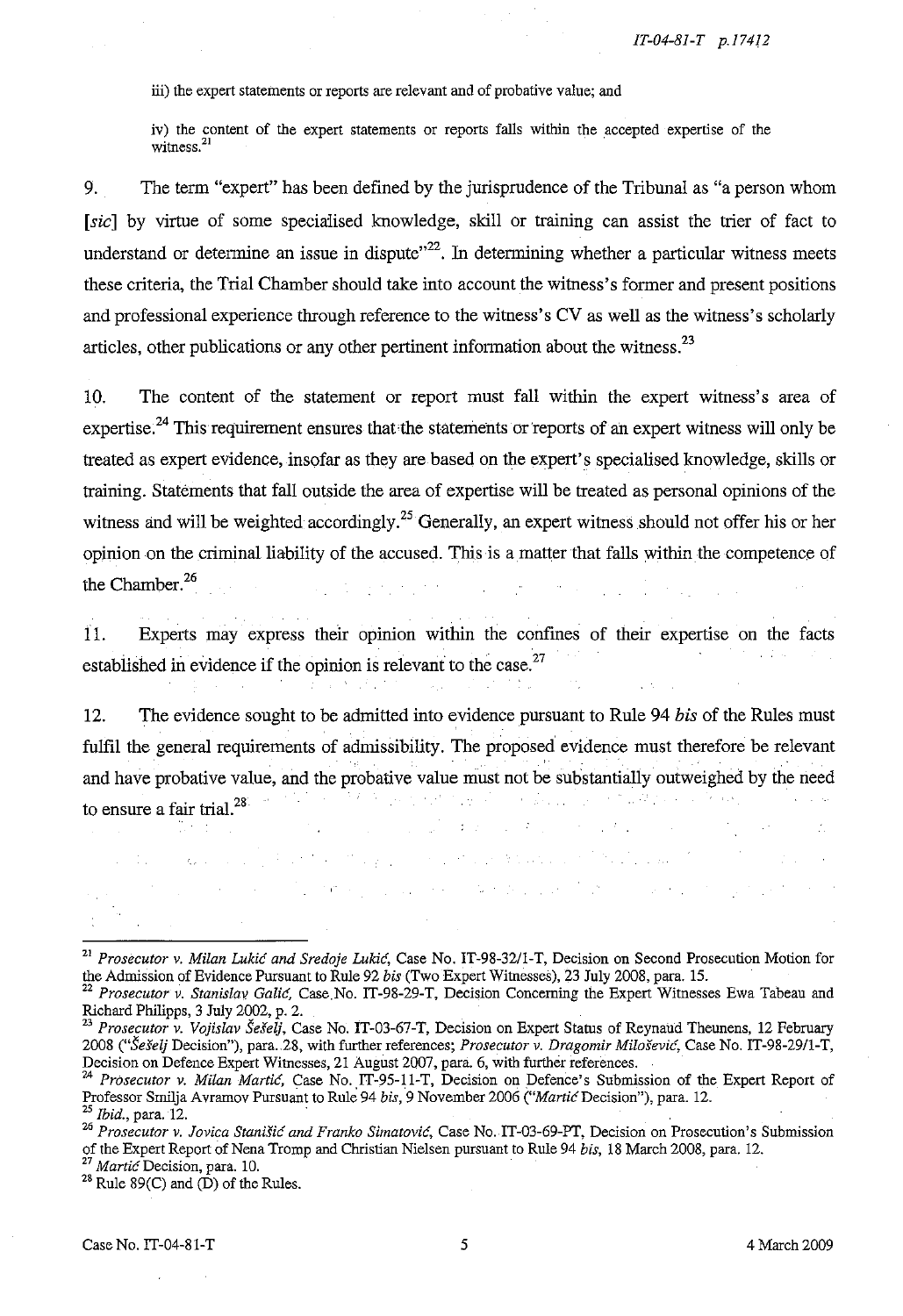### **III. DISCUSSION**

#### **A. Qualification of Mr. Butler as an Expert Witness**

13. **An** analysis of Mr. Butler's CV shows that he has had sixteen years of experience in military intelligence and analysis at various levels, relating to several geographic areas and in different units of the United States Army ("U.S. Army") prior to his employment with the OTP.<sup>29</sup> His relevant professional training includes the "U.S. Army Military Intelligence Warrant Officer Technical Certification Course" and the "U.S. Army Military Intelligence Warrant Officer Advance Course".<sup>30</sup>

14. According to his CV, Mr. Butler's responsibilities as Warrant Officer and Chief Warrant Officer comprised, *inter alia,* analysis of traditional battlefield operating systems of potential hostile land forces, tactical intelligence at Division and Corps levels, as well as detailed analysis of potential hostile ground forces, including command and control, mobilisation, operational movements, tactical operations and logistics.<sup>31</sup>

15. While it is true that Mr. Butler acquired familiarity with the VRS only during his position as military analyst for the OTP, the Trial Chamber recalls the established jurisprudence of the Appeals Chamber that:

Expert witnesses are ordinarily afforded wide latitude to offer opinions within their expertise; their views need not be based npon firsthand knowledge or experience. *Indeed. in the ordinary case the expert witness lacks personal familiarity with the particular case.* but instead offers a view based on his or her specialized knowledge regarding a technical, scientific or otherwise discrete set of ideas or concepts that is expected to lie outside the lay person's ken.<sup>32</sup>

16. In this context, the Trial Chamber notes that the Appeals Chamber, when requested to rule on a similar objection concemingMr. Butler in the *Popovic et at.* case,

[was] of the opinion that the fact that Butler may have acquired his knowledge on the organization and the general procedures of the VRS solely as a result of his six years of employment with the Prosecution - an allegation which is not substantiated by the Appellants - does not in itself affect his qualification as an expert. <sup>33</sup>

*<sup>29</sup> See* Submission, Public Annex 7, p. 3.

 $30$  Submission, Public Annex 7, p. 4.

 $31$  Submission, Public Annex 7, p. 3, emphasis added.

<sup>32</sup> *Prosecutor v. Vujadin Popovic et al.,* Case No. IT-05-88-AR73.2, Decision on Joint Defence Interlocutory Appeal Concerning the Status of Richard Butler as an Expert Witness, 30 January 2008 *("Popovic* Appeal Decision"), para. 27; *Laurent Semanza v. Prosecutor,* Case No. ICTR-97-20-A, Judgement, 20 May 2005, para. 303; *Prosecutor v. Ferdinand Nahimana et al.,* Case No. ICTR-99-52-A, Judgement, 28 November 2007, para. 198.

<sup>33</sup> *Popovic* Appeal Decision, para. 29.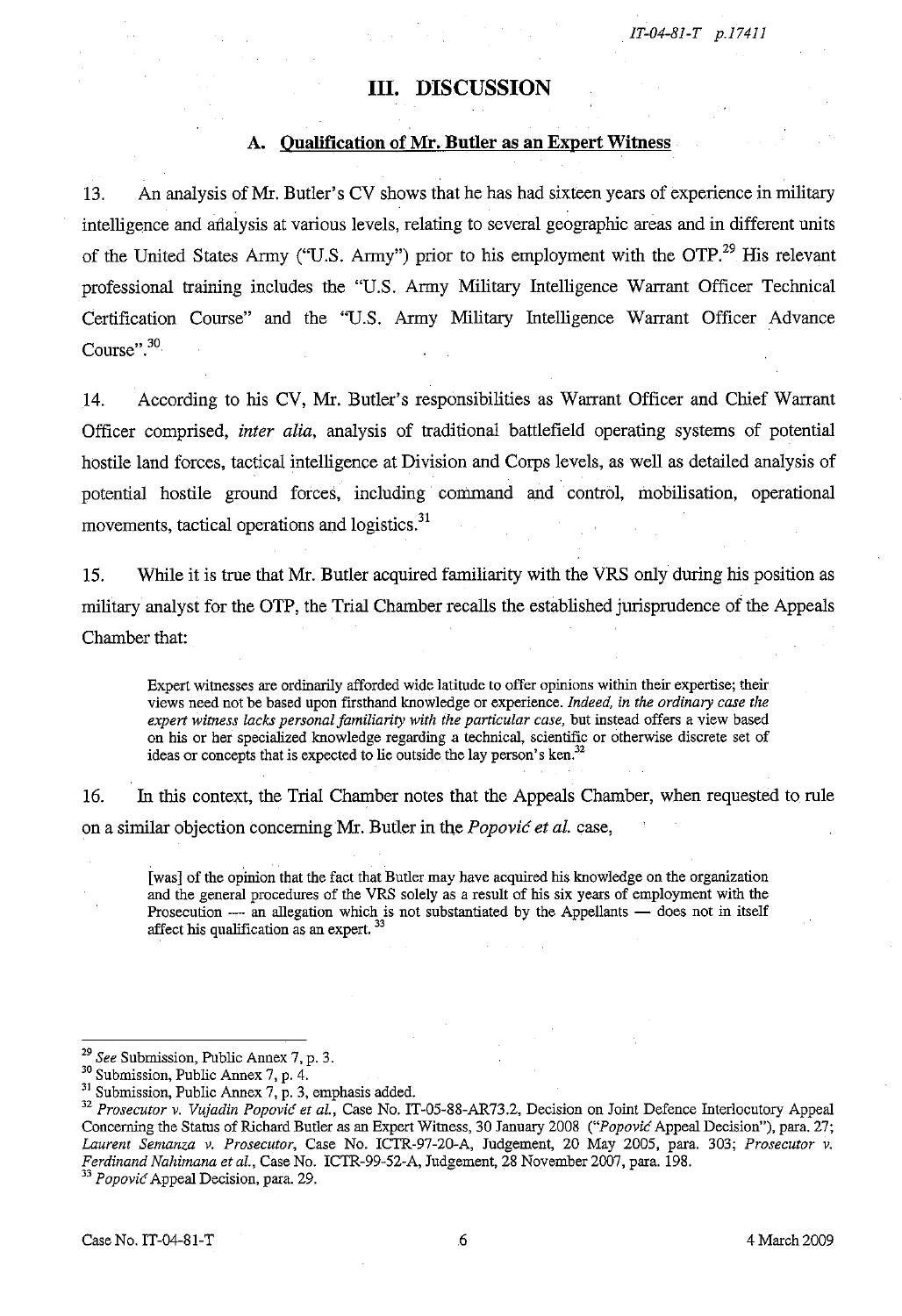On the contrary, the Appeals Chamber ruled that "it was perfectly within the Trial Chamber's discretion to find that Butler had the required technical knowledge on the organization and procedures of the VRS".<sup>34</sup>

17. Given Mr. Butler's past positions and professional experience, the Trial Chamber is satisfied that he has gained specialised knowledge as an expert in the field of military analysis and is therefore qualified as an expert within the meaning of Rule 94 *bis* of the Rules.

### **B. Reliability and Independence** of Mr. **Butler's Proposed Expert Evidence**

18. The Trial Chamber dismisses the Defence submission that, by virtue of his association with the Prosecution, Mr. Butler does not possess the objectivity and independence required by an expert witness. The Trial Chamber recalls that concerns affecting the impartiality or credibility of an expert witness should not necessarily result in exclusion, but may affect the weight accorded to that evidence. $35$ 

19. Furthermore, the Trial Chamber notes that in its decision in *Popovic et al.* case, the Appeals Chambers confirmed with. respect to Mr. Butler that "the mere fact that an expert witness is employed or paid by a party does not disqualify him or her from testifying as an expert witness"<sup>36</sup> and that the *Popovic et al.* Trial Chamber had not erred in law when finding that concerns related to connections between Mr. Butler and the party calling him, or bias to the position of one side, were not related to his qualifications as an expert. $37$ 

## **C.** Admissibility of the First, Fifth an Sixth Reports

20. The First, Fifth and Sixth Reports provide detailed analyses of the roles, functions and military organisation of several entities and positions within the VRS, with a special emphasis on the lines of responsibility and authority of senior commanders in effect during the time period relevant to the Srebrenica crimes charged in the Indictment.

21. The First Report defines the VRs entity known as Corps and focuses on the positions of Corps Commander and Corps Chief of Staff. It consists of a synopsis of the background and conditions in which the VRS was formed; an examination of the authorities and responsibilities of the VRS Corps Commander and Corps Chief of Staff as well as the Corps Staff and associated bodies; a review of the institutions and authorities regarding the appointment of these positions and

<sup>35</sup> Decision on the Defence Motion to Exclude the Expert Reports of Robert Donia, 27 October 2008 ("Donia Decision"), para. 13; *Šešelj* Decision, paras 30-31, with further references. <sup>36</sup> *Popovic*Appeal Decision, para. 20.

Case No.lT-04-81-T 7 4 March 2009

<sup>34</sup> *Popovic*Appeal Decision, para. 30.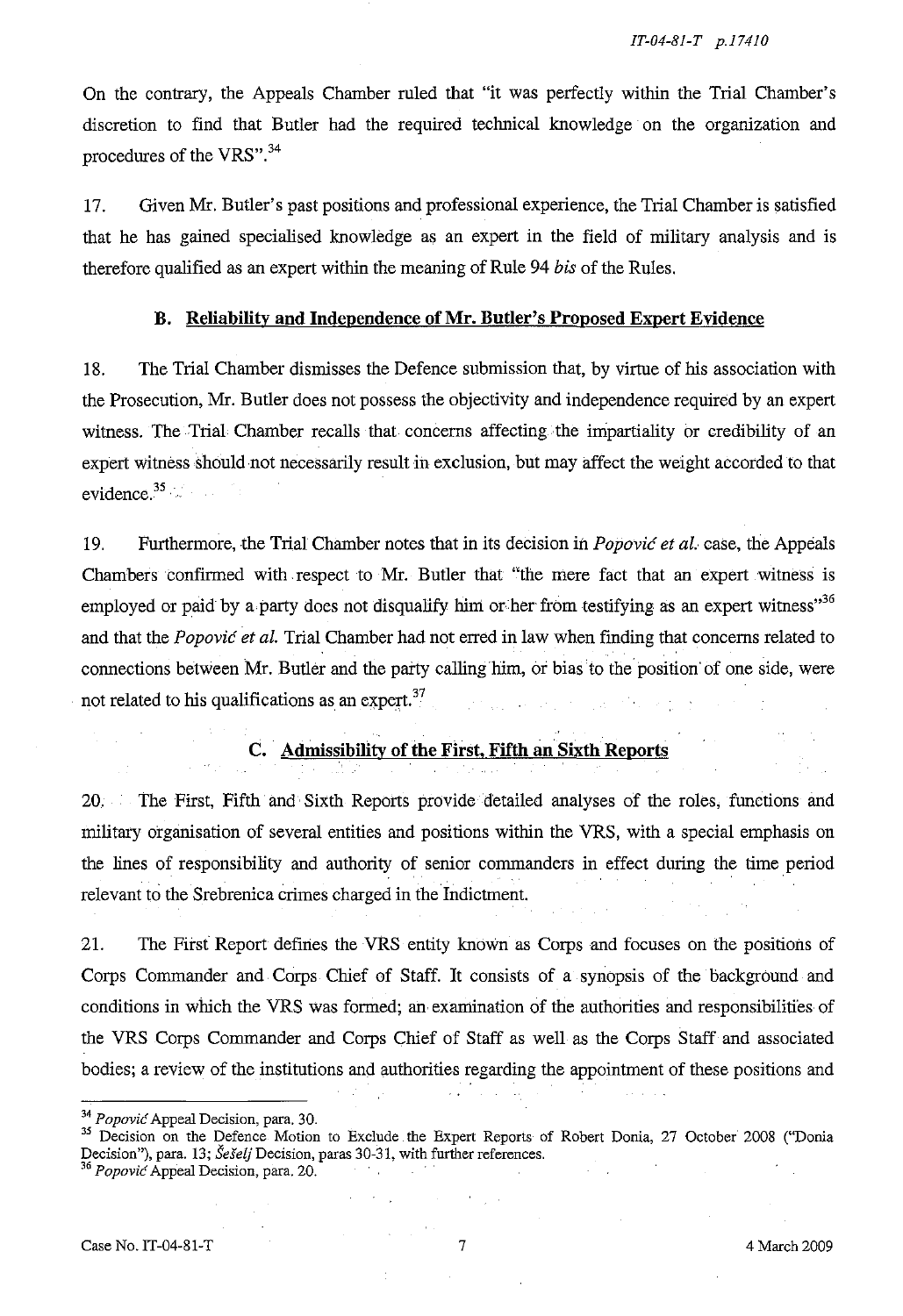*IT-04-81-T p.17409*

control over subordinates; and an evaluation of legal authorities available to maintain order and discipline as well as prevent and prosecute crimes by subordinates. Based on his expertise, Mr. Butler finally draws conclusions from the contents analysed in the Report.

22. The Fifth Report focuses on the analysis of the Brigade echelon as a military entity within the structure of the VRS, paying special attention to the Zvomik Infantry Brigade and the Bratunac Light Infantry Brigade. The Report consists of several sections dealing with the relevant regulations of the former INA as applied to the VRS units in regard to the responsibilities and authority of senior officers including, *inter alia,* Chief of Staff, Brigade Commander and Assistant Commander for Security; the relationship between the VRS and the Republika Srpska Ministry of Interior special police units ("RS MUP Special Police"); as well as discussing the responsibility of the VRS senior officers with regard to both prevention and prosecution of subordinates for war crimes and crimes against humanity..Based on his expertise, Mr. Butler finally draws conclusions from the contents analysed in the Report. المستور والمحارب المتواز

23. Finally, the Sixth Report is dedicated to the VRS Main Staff. **It** provides a background synopsis of the origins and establishment of the Main Staff in the context of the wider development of the VRS; a description of the organisation, roles and functions of the Main Staff and relevant positions within it; as well as a discussion of the role of the VRS Main Staff in operations related to alleged crimes committed in and around Srebrenica in 1995.

24. At the outset, the Trial Chamber notes that the First, Fifth and Sixth Reports follow a methodology often used in previously admitted expert reports. Based on documents and other information sources, the author discusses issues relevant to the Indictment and draws conclusions based on his expertise. Mindful of the Defence objection that "numerous facts are stated with only a percentage of such facts footnoted with source materials<sup> $38$ </sup>, the Trial Chamber is nevertheless satisfied that facts stated in these Reports are generally supported by references used. Furthermore, the paragraph cited. in the Defence Notice in support of this objection is taken from a section entitled "Background Synopsis".<sup>39</sup> In this context, the Trial Chamber notes that introductions, synopses, summaries and conclusions in the Reports tend to have fewer footnote references than the more analytic.parts, as the former usually summarise or. recall facts and findings reached elsewhere in the latter.

25. Nonetheless, the Trial Chamber believes that more explicit and detailed referencing would have been appropriate in some instances, as would an independent section on the opinions and

*<sup>37</sup> Popovic* Appeal Decision, para. 23.

<sup>38</sup> Notice, p. 3.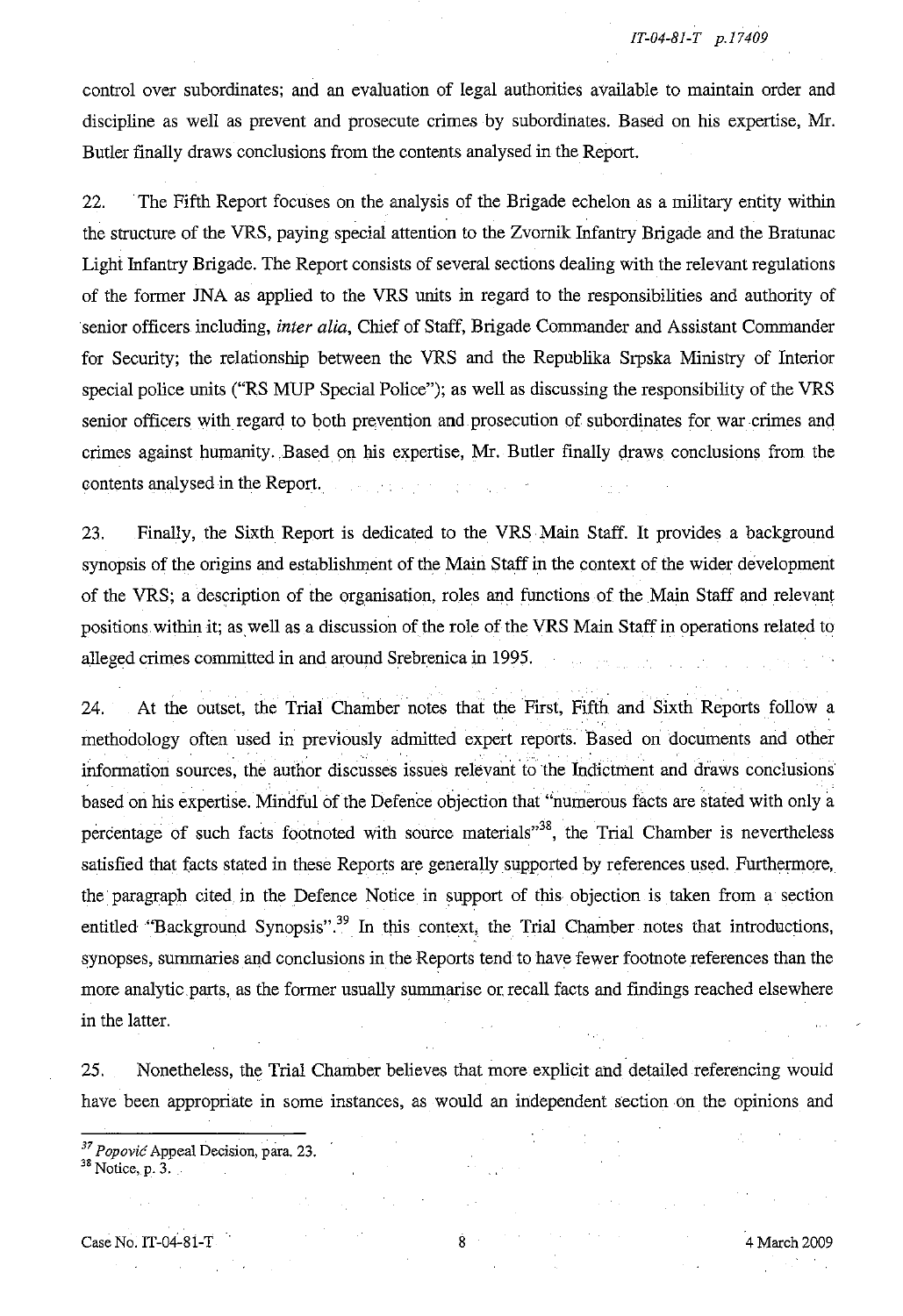conclusions in the Sixth Report. However, these shortcomings do not invalidate the overall reliability of these Reports. Moreover, they might be suitably addressed by the Parties and, if necessary, the Trial Chamber itself during the examination of Mr. Butler and will be taken into consideration when determining the weight to be attached to these Reports.

26. Furthermore, the Trial Chamber finds that the concerns advanced by the Defence that Mr. Butler's opinions and conclusions are mixed with factual summaries in the Fifth and Sixth Reports might also have an impact on the weight given to these Reports. According to this Trial Chamber's previous practice, such concerns can be properly addressed by calling the expert witness for crossexamination.<sup>40</sup>

27. With regard to the documents underlying these reports, the Trial Chamber reiterates its view that "it is not a requirement that *all* the sources used by an expert in the report are admitted into evidence as such an approach would unnecessarily burden the trial record. Rather, it is up to the Defence to challenge their use or confront an expert with them during cross-examination if the need arises. Such challenges shall be taken into account by the Trial Chamber in assessing the probative value of the report, including its reliability. $v^{41}$ 

28. The Trial Chamber finds that the contents covered in the First, Fifth and Sixth Reports generally fall within Mr. Butler's area of expertise, which, according to his CV, includes analysisof foreign forces covering command and contro1.<sup>42</sup>

29. Finally, the Trial Chamber finds that the organisation and general procedures of the VRS, and particularly of those units allegedly involved in the underlying crimes as charged in paragraphs 55 to 62 and counts nine to thirteen of the Indictment, are issues of importance in these proceedings. Therefore, the First, Fifth and Sixth Reports are relevant and probative for the purposes of this case.

#### **D. Admissibility of the Second. Third and Fourth Reports**

30. The Second, Third and Fourth Reports provide together a detailed military narrative based on an analysis of the military fact-base concerning events pertaining to the Srebrenica crime-sites.

31. The Second Report examines the links of the VRS, and specifically of its Drina Corps, to a multitude of alleged criminal acts that occurred in connection with the capture of the Srebrenica

<sup>39</sup> Notice, p. 3; Submission, Annex 6, para. 4.2.

*<sup>40</sup> See* Donia Decision, para. 16.

<sup>&</sup>lt;sup>41</sup> Decision on Defence Motion to Exclude the Expert Report of Torkildsen, 30 October 2008 ("Torkildsen Decision"), para. 18; Decision on Defence Motions to Exclude Reports and Preclude Additional Reports of Expert Witness Reynaud Theunens ("Theunens Decision"), 2 December 2008, para. 20. **42 Submission, Annex 7, p. 3.**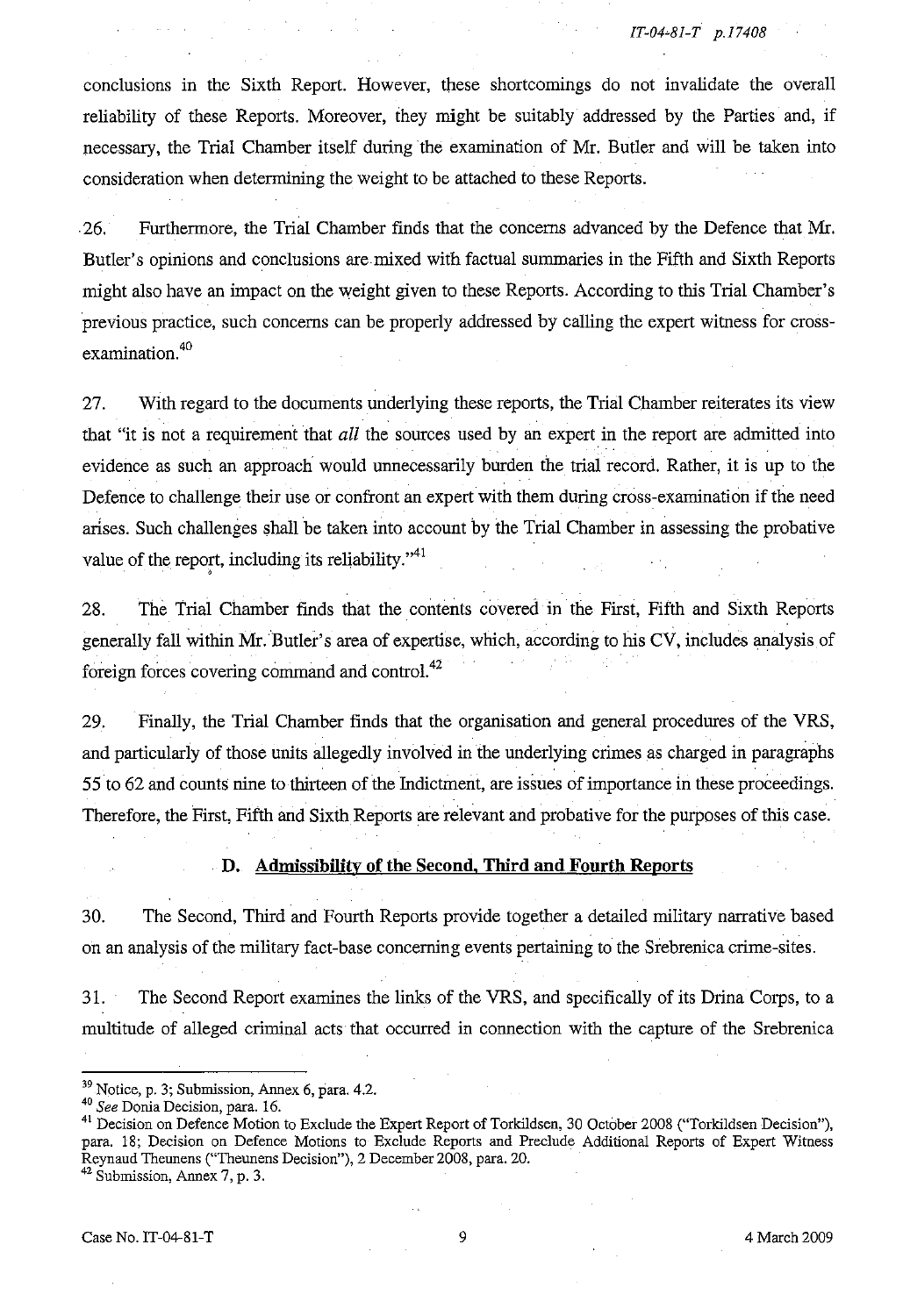"safe area" in July 1995 as well as the role of senior VRS figures in these events. It consists, *inter alia,* of a portrayal of the historical background and organisational developments of the VRS Drina Corps; a description of relevant units and commanders; details of combat activities in and around the area; an assessment of the meetings that took place in Hotel Fontana in July 1995; as well as the description of events that led to the alleged mass executions in and around Srebrenica. Finally, Mr. Butler presents his detailed analysis of the role of several prominent VRS figures in these events as well as in the attempts to conceal these events.

32. The Third Report provides a revised military narrative incorporating additional information that became subsequently available. In particular, it expands the scope of the Second Report to examine the conduct of subordinate units of the VRS Drina Corps, the VRS Main Staff and the RS MUP Special Police. Finally, the Fourth Report constitutes an addendum to the chapter of the Third Report which deals with the information pertaining to Bosnian Muslim males known to be in the custody of the VRS Drina Corps and who are now listed as missing.

33. The Trial Chamber notes that the Second, Third and Fourth Reports offer a meticulous reconstruction of events related to alleged crimes based on an investigative analysis of various documents taken from several sources. These Reports also contain information as to the sources used and detailed references to these sources. At the end of each Report, conclusions are drawn by Mr. Butler based on his expertise. In this context, the Trial Chamber further notes the Defence acknowledgement that the "Srebrenica Military Narratives have sections where Mr. Butler offers opinions and conclusions drawn from the balance of his report" and therefore constitute an "exception to this mixing of fact and opinion" that the Defence has identified in respect to other reports. $43$ 

34. The Trial Chamber is mindful that the Second, Third and Fourth Reports touch upon the issue of criminal responsibility of several VRS officers for the conduct in and around Srebrenica in July 1995. As such, being of a legal nature, these matters fall outside Mr. Butler's expertise and should be reserved for the Trial Chamber's decision at the end of the case, on the basis of the totality of the evidence. At the same time, however, the Trial Chamber notes that these Reports do not mention the conduct or mental state of the Accused, let alone draw any conclusions on the ultimate issue of his criminal responsibility. In accordance with its previous practice, the Trial Chamber will accord appropriate weight to those portions of the Reports which penetrate the Trial

<sup>&</sup>lt;sup>43</sup> Notice, p. 3. The Trial Chamber notes that this relates to the Second and Third Report only since the Defence has not filed notice regarding the Fourth Report.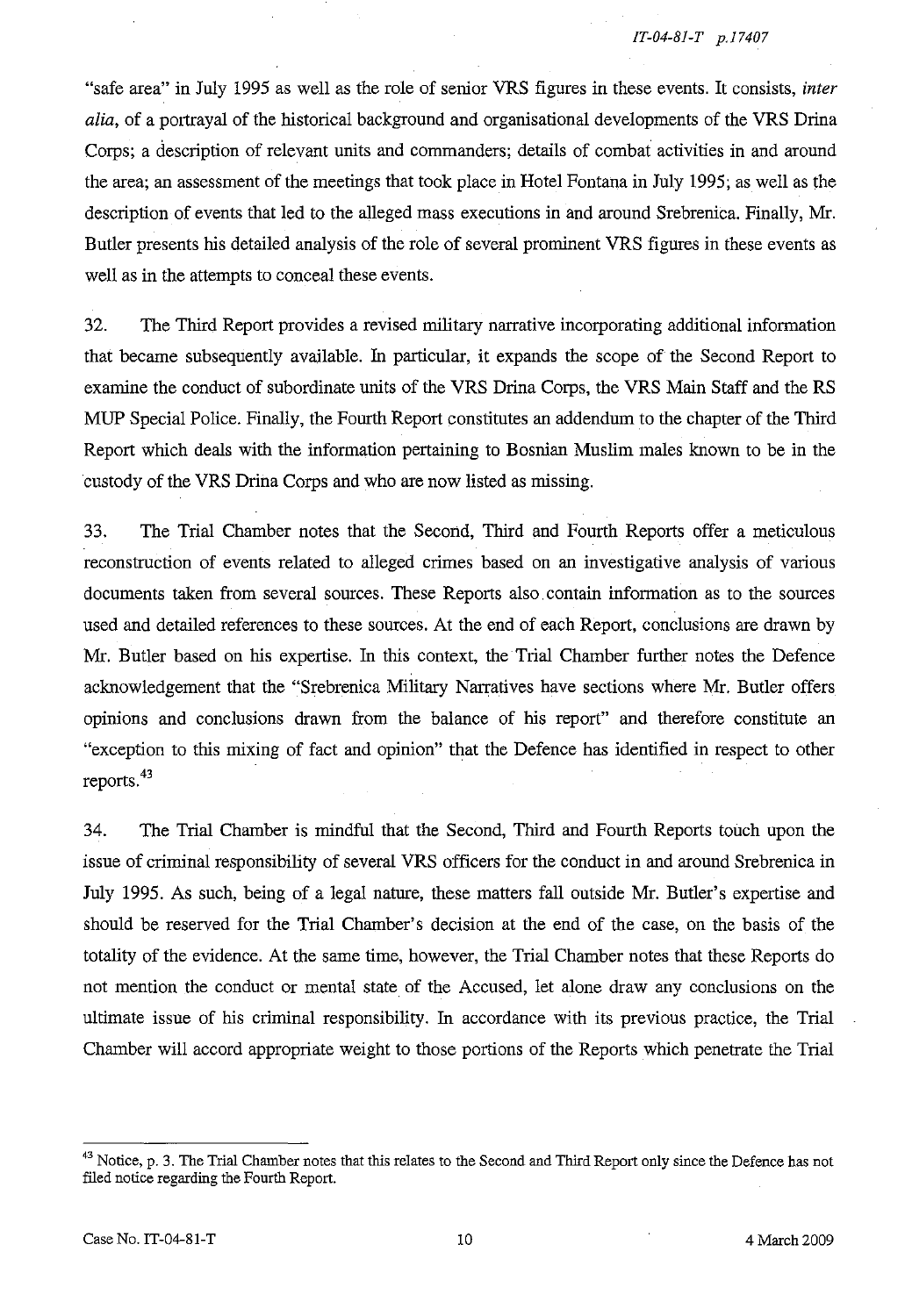Chamber's sole province to reach conclusions and find facts in rendering judgement, rather than discarding the Reports in their entirety.<sup>44</sup>

35. With regard to the documents underlying these reports, the Trial Chamber reiterates its view stated elsewhere in the present Decision.<sup>45</sup> Accordingly, the Trial Chamber holds that any flaws as to the sources used or referencing can be dealt with during cross-examination.

36. This notwithstanding, the Trial Chamber notes that the military narrative in the Second, Third and Fourth Reports are based to a large extend upon facts and events that constitute the very factual foundation for the crimes charged in respect of the area of Srebrenica in July 1995 and that this type of evidence is best proffered through and corroborated by eye-witness evidence. In the absence of any such evidence or equivalent evidence established through agreed or adjudicated thstanding, the Trial Chamber notes that the military narrative Reports are based to a large extend upon facts and events that confor the crimes charged in respect of the area of Srebrenica in July ace is best proffered th facts, the Trial Chamber will accord minimal weight to the factual contents of these Reports in the context of its overall assessment of the trial record.

37. Based on its evaluation of Mr. Butler's CV, the Trial Chamber finds that the analysis of military and other documents with a view to establishing a detailed military narrative based on tactical operations, unit mobilisation, operational movements and logistics of foreign forces falls within the expertise of Mr. Butler.<sup>46</sup> Moreover, the Second, Third and Fourth Reports address important issues relevant to underlying crimes as charged in paragraphs 55 to 62 and counts nine to thirteen of the Indictment. Therefo re, the Second, Third and. Fourth Reports are relevant and probative for the purposes of this case.

# **IV. DISPOSITION**

38. **FOR THE FOREGOING REASONS andPURSUANT TO** Rules 54, 89 and 94 *his* of the Rules, the Trial Chamber

**GRANTS** the Prosecution Submission and **ADMITS INTO EVIDENCE** the First, Second, Third, Fourth, Fifth and Sixth Reports;

**ORDERS** that Mr. Richard Butler shall appear before the Trial Chamber as an expert to be examined by the Parties and the Trial Chamber and **DISMISSES** the Defence Notice in all other respects; and

*<sup>44</sup> See* Decision on Expert Report of P.J.J. van der Weijden, 29 January 2009, para. 18; Decision on Expert Report of Richard Higgs, 26 January 2009, para. 15; Decision on Expert Report of Jožef Poje, 13 January 2009, para. 11.<br><sup>45</sup> See para. 27 *supra*.

<sup>&</sup>lt;sup>46</sup> See Submission, Public Annex 7, p. 3.